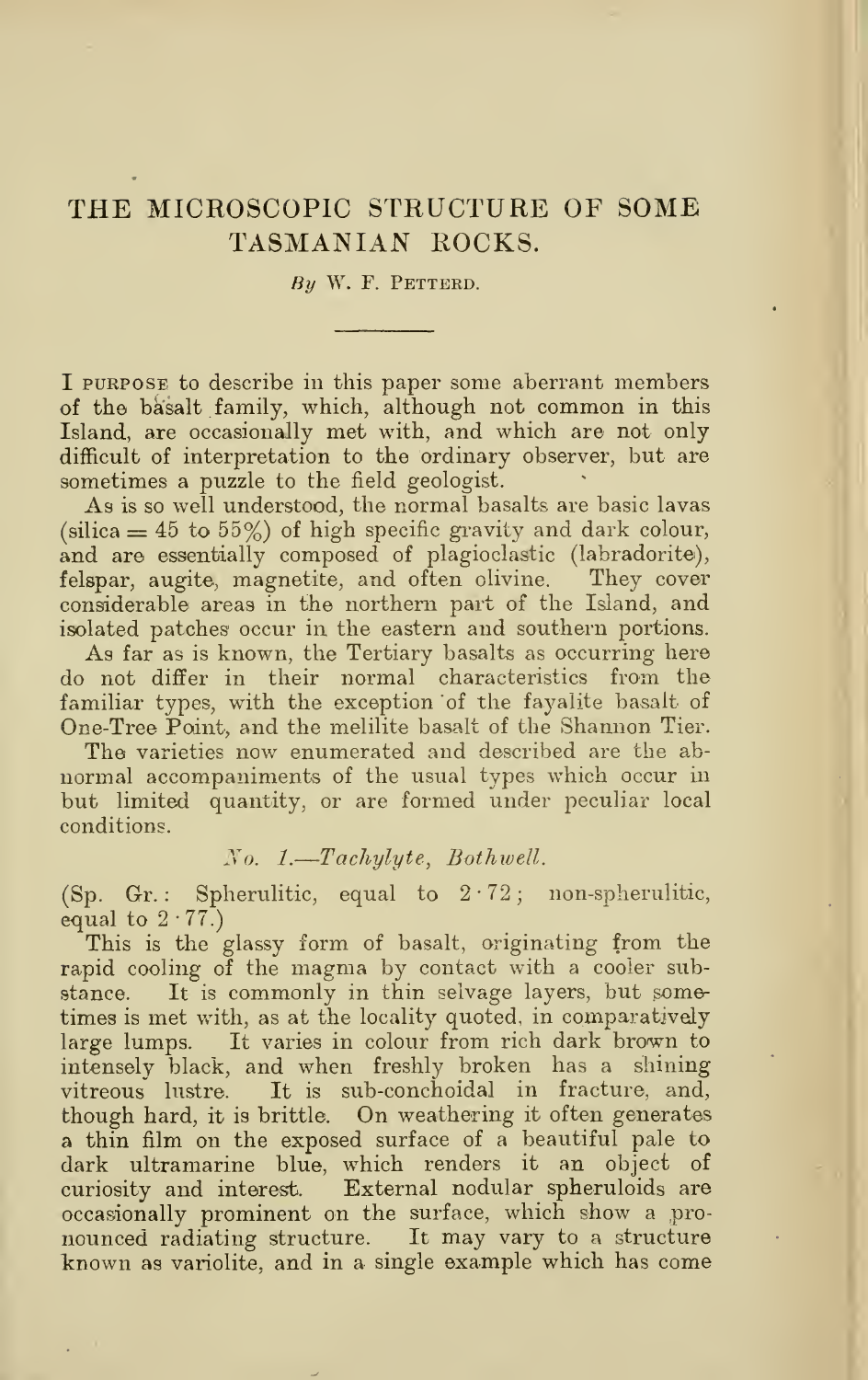under my notice the tachylyte has, apparently, become interwoven into this spherulitic substance.

It also occurs at Fern Hill, near Deddington, and, in a lesser quantity, at Burnie.

## Microscopical Characters.

This is a basalt glass, yellowish brown and structureless, containing large opaque spheroidal segregations inert on polarised light, and only capable of being examined towards their edges, which, being thinner, transmit a little light. In this part their colour is dark brown, becoming slightly purple at the periphery, which is roughly crenulated. Over their thinnest areas they may be seen under a  $\frac{1}{8}$  objective to be crowded with globulites and thin rods, the latter essentially trains of globulites forming longulites, and arranged mostly radially towards the circumference. Their arrangement side by side resembles that of hairs on the coat of a furry animal. This structure ceases on approaching the crenulate border. The smaller dark brown crenuli, or segregations, in the rock are too dense to transmit light. Many of them are surrounded by an absorption area, in which the glass is bleached to a pale yellow, and incipient areas of this description are scattered everywhere, giving the field a somewhat mottled appearance. These spheroids appear to be independent of the cracks in the glass, and which pass through them undeflected, which suggests that these segregations were the latest phase in the consolidation of the rock. The glass of which the rock consists is covered with a network of fractures, and trains of globulites have occasionally collected along the cracks, which are also frequently the depositories of minute granules of magnetite. With a high power, globulites may be discerned in abundance everywhere in the glass.

## No. 2. —Limhurgite.

(From Burnie-Waratah Railway. Sp. gr., equal to  $2.8$ .)

This is a dense, hard, and extremely tough rock, so much so that it became notorious during the construction of the railway connecting Burnie and Waratah, where it occurs as a narrow band at the 7-mile. It is dark, almost black, in colour, and very fine-grained in texture.

### Microscopical Characters.

This is a felspar-free basalt, with augite and olivine, equal to limburgite (Rosenbusch) and magma-basalt (Boricky), and has many of the features shown by slices of Bohemian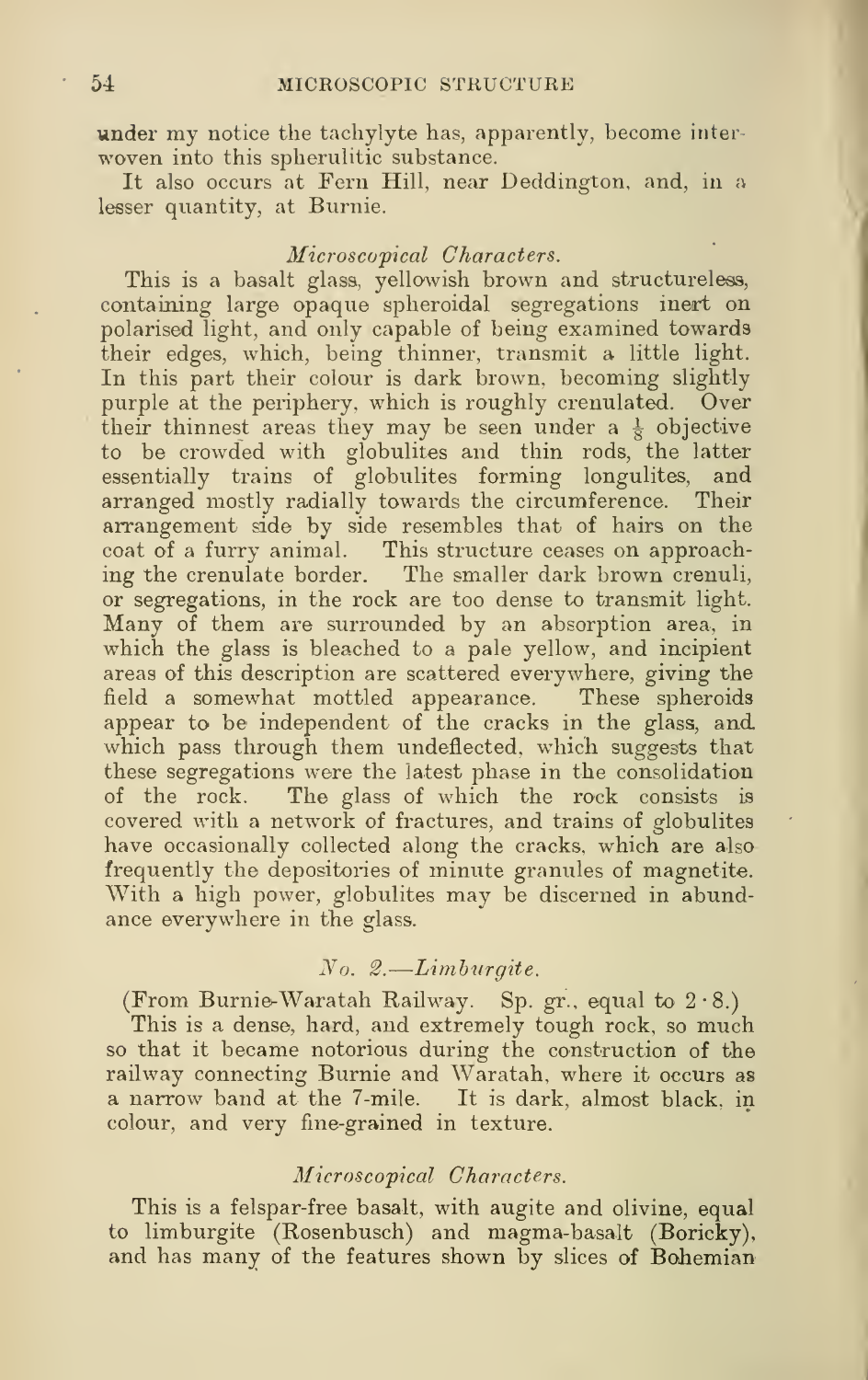magma-basalts, and described by Boricky in his work on the basalt rocks of Bohemia  $(1)$ . Such rocks occupy a position between the basic and ultra-basic rocks,and Rosenbusch has given the name of limburgite to; those with abundant olivine, with the intention of detaching them from basalts, and of emphasising their position as extreme members of the nepheline and melilite effusive series. Limburgite has been recorded from Cape Verde, Kilimanjaro, and Madagascar, besides the European occurrences. Judd and Cole  $(2)$ describe it from Lamlash (Holy Isle), Arran (2).

The constituents of the Burnie rock are olivine, augite, and magnetite, in a brown glass devitrified by the development of globulites and crystallitic rods.

Augite is in colourless crystals, porphyritically dispersed, and, as numerous small laths and prisms, vertical sections give an extinction angle up to  $36^{\circ} \cdot 40^{\circ}$ .

Olivine is abundant and fresh, giving numerous characteristic hexagonal sections in the zone  $(010)$ ,  $(001)$ . Its crystals are often corroded and scattered, and cracks introduce inclusions of the base.

Magnetite is present in fair quantity in well-formed crystals and minute grains.

The base is a brown glass with globulites, belonites, and microlitic laths of augite. Some of the rods may. perhaps, be incipient felspars. The globulites cluster more densely round the borders and in the neighbourhood of the larger crystals, forming semi-opaque aggregations. Amygdaloidal cavities are discernible, some beautifully fringed with zeolites, some with an isotropic periphery and a faintly-polarising crystallitic centre.

## No. 3. —Basaltvitrophyre\* (Glassy Basalt).

## (From Sheffield.)

This is, microscopically, one of the most attractive rocks occurring in this State. It is usually intensely black, although rarely of a dark grey-brown colour, with a shining vitreous lustre, having commonly numerous veins and patches of milk-white to glassy zeolitic magma, which, in

\* As Pitchsfone, " The Geology and Palaeontology of Queensland and New Guinea," Jack and Eiheridge, 1892.

Minerals of Tasmania, 1896. page 68.

<sup>(^)</sup> Petrographische Studien an den Basaltgesteinen Bohniens, 1874, pp. 53-60.

 $(2)$  On the Basalt Glass of the Western Isles of Scotland, Q.J., Geo. Soc, 1883, p. 459.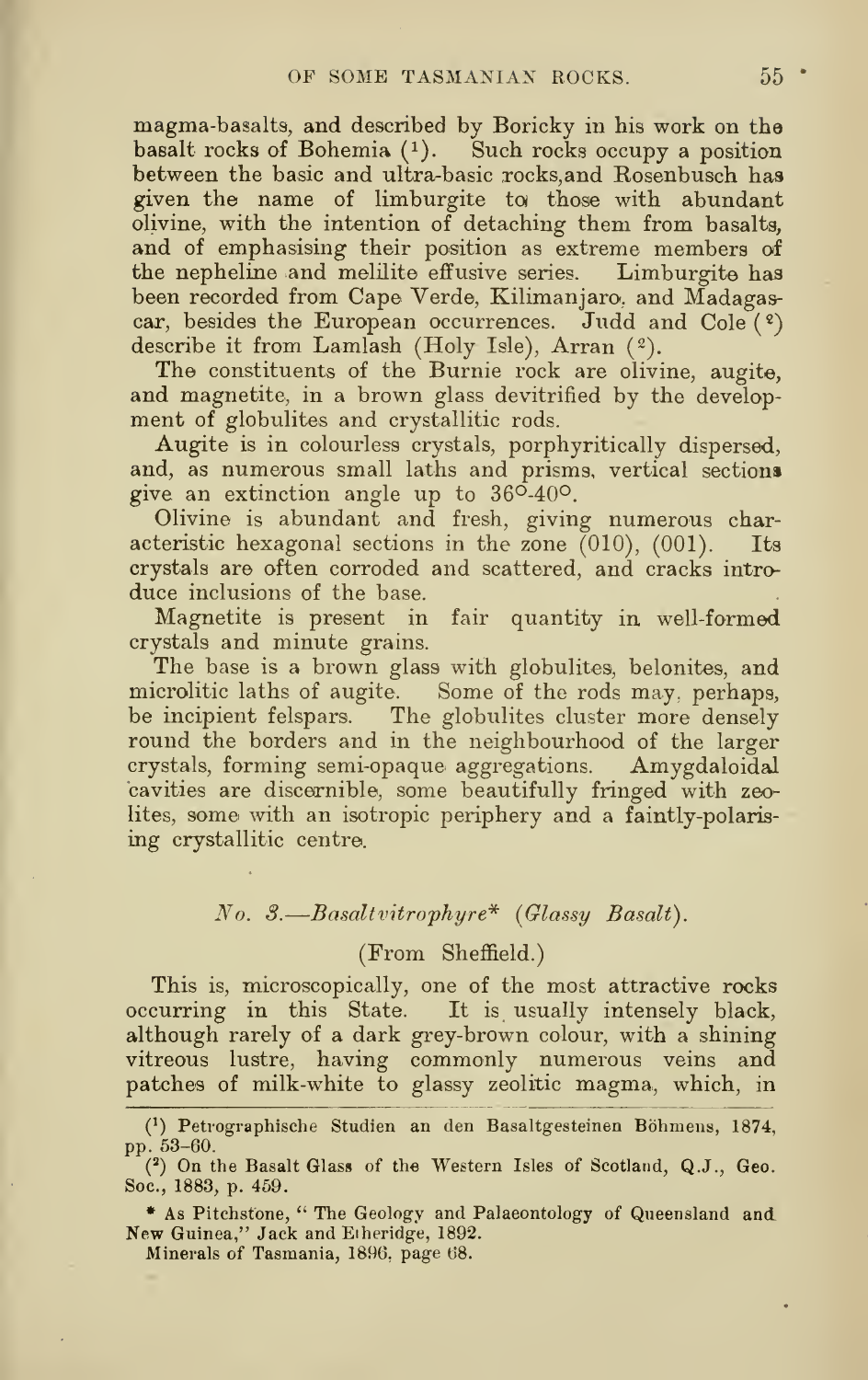the cavities, crystallises into definite forms, and then shows clusters of chabazite, phillipsite, with beautiful patches of mesolite interspersed. It is extremely brittle, and thus easily reduced to fiagments.

## Microscopical Characters.

This is the glassy form of basalt, a true vitreous basic lava, with pheno-crysts of olivine sparsely scattered in a structureless glass of a pale yellow tint, occasionally deepening into gamboge. Apparently, it occurs massive, and does not form a mere tachylytic selvage. It, consequently, falls into Rosenbusch's division of basaltvitrophyres. It is a volcanic product, which is typically represented by the Kilanea lavas in the Sandwich Islands, and its structure is strikingly re peated in slides of modern lava from Hawaii. The olivine crystals are nearly as fresh-looking, and have the same inroads of the corrosive magma.

Like the same form in the Sandwich Islands, the glass is wonderfully clear, a marked contrast to the opaque nature of so many European tach'ylytes. It carries small colourless or yellowish globulites, some with opaque margins, but the bulk of the iron, instead of separating out into magnetite, would seem to have been used up by the olivine. There are no complete displays of perlitic structure, but it is incipient, and some of the porphyritic crystals are surrounded by a perlitic ring associated with globulites. The strain phenomena are instructive. Several olivines have tufted fissures proceeding from their borders into the surrounding glass, arranged like cilia, evidently the result of the strain of crystallisation, upon the glass. These fissures sometimes connect two fissures, and spring, too, from larger cracks, which traverse the glass in various directions. The same crystals under partly-crossed nicols show a reaction rim, which in plain light is seen to be a granulated border. Wherever the smaller fissures are numerous, they are associated with granulation, yellow translucent globulites: The crystals of olivine often enclose the glassy base in ovoid and circular forms, some of ivhich are prolongations of the base, being connected with the outside magma by <sup>a</sup> narrow neck. <sup>I</sup> could not detect more than a crystal or two of augite and triclinic felspar. In the darker portions of the glass zeolitic cavities occur with spherulites round their margins. Elsewhere a spherulite exists with an approach to an axiolitic nature, being elliptical in form, with an elongated medium axis.